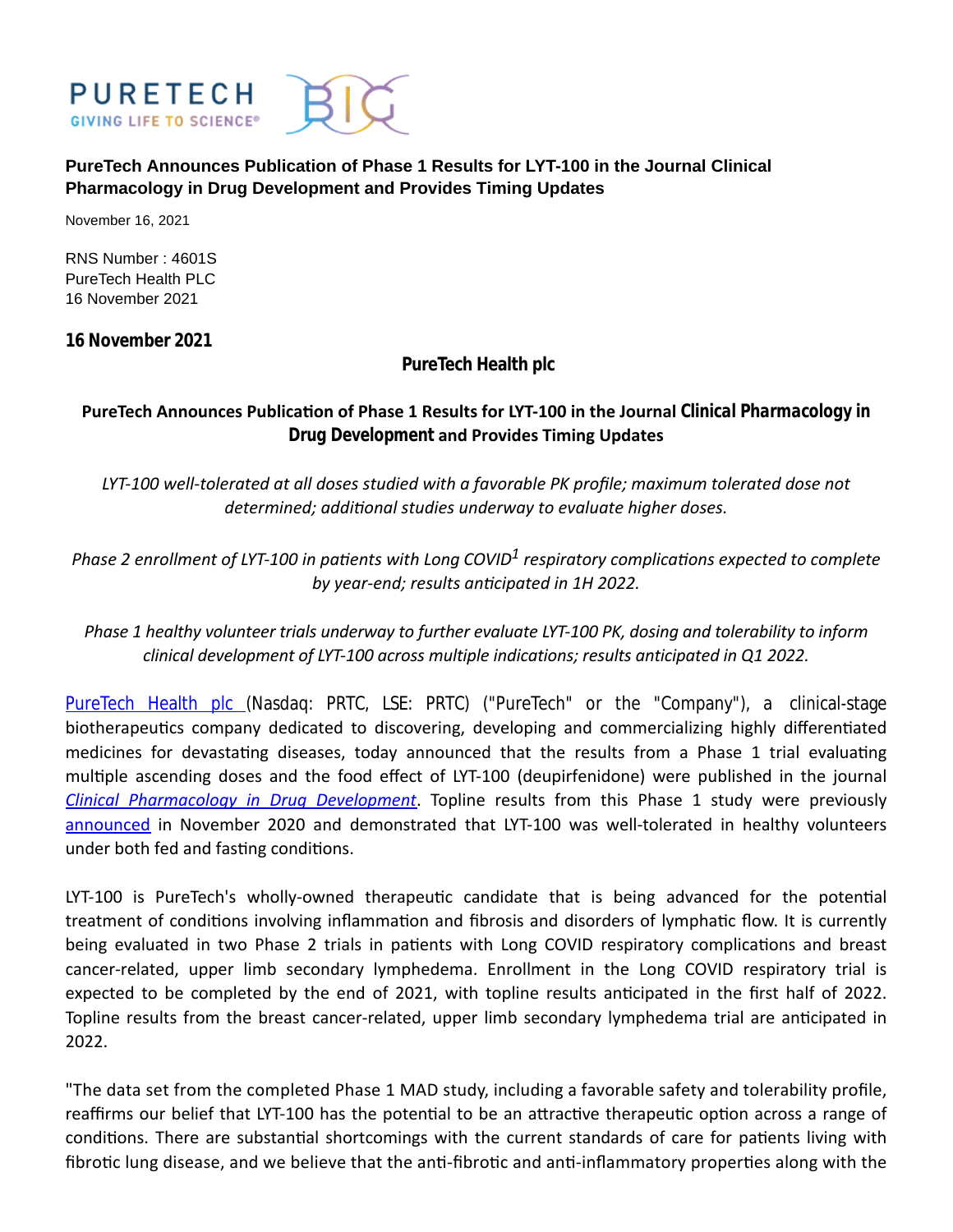favorable tolerability profile demonstrated with LYT-100 to date could address this issue," said Michael Chen, Ph.D., Head of Innovation at PureTech Health. "We're encouraged by these results and look forward to the upcoming clinical readouts as we advance LYT-100 in multiple indications."

LYT-100 is a selectively deuterated form of pirfenidone that retains the pharmacologic properties of the parent compound but is expected to be metabolized at an attenuated rate. GI-related tolerability issues have historically been associated with pirfenidone and have limited its usage in patients at the therapeutic dose approved by the U.S. Food and Drug Administration (FDA) for the treatment of idiopathic pulmonary fibrosis (IPF). Despite a noted dose-efficacy response in clinical trials in patients with IPF, higher doses of pirfenidone have not been adequately explored due to limitations in tolerability. PureTech is currently exploring the pharmacokinetic (PK) and tolerability profile of LYT-100 across a range of doses in order to determine whether LYT-100 can achieve higher levels of systemic exposure than the currently FDA-approved dose of pirfenidone.

## **MulƟple ascending dose and food effect study results**

The Phase 1 multiple ascending dose and food effect study was a randomized, double-blind, placebocontrolled study designed to evaluate the safety, tolerability, PK profile and food effect of LYT-100 in healthy volunteers in both fed and fasting states. Plasma concentrations of LYT-100 and its metabolites were measured to determine PK parameters.

Part 1 assessed multiple ascending doses of LYT-100 administered in doses of 100 mg, 250 mg, 500 mg, 750 mg and 1000 mg BID over five days without dose titration. Part 2 assessed the effect of fed versus fasting conditions on the PK profile of LYT-100 following a single 500 mg dose. No dose limiting toxicities were noted, and a maximum tolerated dose was not determined.

All adverse events (AEs) that were possibly or probably related to LYT-100 were mild. Of the 40 participants, 37 (92.5%) completed part 1 of the study and eight participants who completed part 1 also completed part 2. The most common AEs across part 1 of the multiple ascending dose cohorts were headache, abdominal distension and nausea. There were no tolerability issues after administration of a single dose of 500 mg given with or without food.

A dose-proportional PK profile was observed with LYT-100 throughout the range of doses studied. As with pirfenidone, LYT-100 exposure was affected by food, with fed conditions resulting in lower drug exposure compared to fasting conditions. The ratio of exposure during fed conditions was approximately 20% to 25% less than exposure during fasting. Fed conditions led to a 26% reduction in Cmax observed with LYT-100, while the Cmax reduction stated in the ESBRIET® (pirfenidone) U.S. Prescribing Information is 49%.

The therapeutic dose of pirfenidone approved by the FDA for the treatment of IPF is 801 mg three times a day. LYT-100 is designed to potentially improve upon this regimen. In a previously conducted single-dose crossover study, an 801 mg dose of LYT-100 resulted in greater drug exposure than an 801 mg dose of pirfenidone. In part 1 of the multiple ascending dose study, LYT-100 was well-tolerated at a dose above 801 mg.

#### **AddiƟonal Phase 1 studies and future development plans**

Given that the maximum tolerated dose for LYT-100 was not determined in the original Phase 1 study, PureTech initiated a second multiple ascending dose study earlier this year to evaluate higher doses of the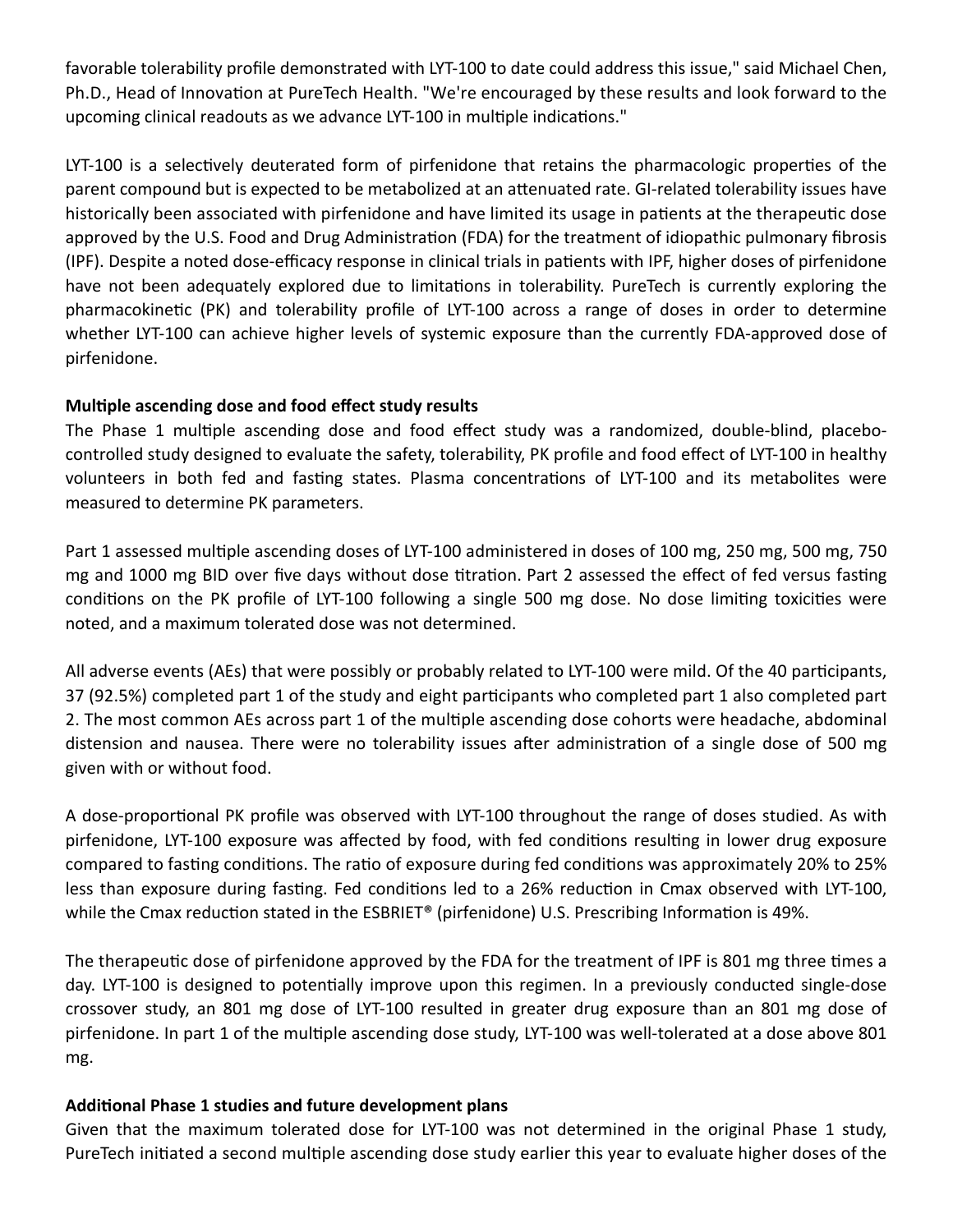drug in healthy volunteers. PureTech also initiated additional Phase 1 studies to further evaluate the PK, dosing and tolerability of LYT-100 in healthy volunteers and healthy older adults to inform the clinical development of LYT-100 across multiple indications. Results from these studies are expected in the first quarter of 2022.

## **About LYT-100**

LYT-100 is PureTech's most advanced therapeutic candidate from within its Wholly Owned Pipeline. A deuterated form of pirfenidone, an approved anti-inflammatory and anti-fibrotic drug, LYT-100 is being advanced for the potential treatment of conditions involving inflammation and fibrosis, including lung disease (e.g., IPF and potentially other PF-ILDs and Long COVID respiratory complications and related sequelae), and disorders of lymphatic flow, such as lymphedema. PureTech is also exploring the potential evaluation of LYT-100 in other inflammatory and fibrotic conditions such as myocardial, kidney and other organ system fibrosis based on clinical data around the use of pirfenidone in these indications.

PureTech completed a Phase 1 multiple ascending dose and food effect study evaluating LYT-100 in healthy volunteers and found it to be well-tolerated at all doses tested. In the fourth quarter of 2020, PureTech initiated a Phase 2 trial evaluating LYT-100 as a potential treatment for Long COVID respiratory complications and related sequalae and a Phase 2a proof-of-concept study evaluating LYT-100 in patients with breast cancer-related, upper limb secondary lymphedema. PureTech has also initiated additional Phase 1 clinical trials to further explore the PK, dosing and tolerability of LYT-100 in healthy volunteers. Results from these trials are expected to provide additional supportive data to inform the clinical development of LYT-100 across multiple indications.

 $1$  Long COVID is a term being used to describe the emerging and persistent complications following the resolution of COVID-19 infection, also known as post-acute COVID-19 syndrome (PACS).

#### **About PureTech Health**

PureTech is a clinical-stage biotherapeutics company dedicated to discovering, developing and commercializing highly differentiated medicines for devastating diseases, including inflammatory, fibrotic and immunological conditions, intractable cancers, lymphatic and gastrointestinal diseases and neurological and neuropsychological disorders, among others. The Company has created a broad and deep pipeline through the expertise of its experienced research and development team and its extensive network of scientists, clinicians and industry leaders. This pipeline, which is being advanced both internally and through PureTech's Founded Entities, is comprised of 25 therapeutics and therapeutic candidates, including two that have received both U.S. FDA clearance and European marketing authorization, as of the date of PureTech's most recently filed Half Year Report and corresponding Form 6-K. All of the underlying programs and platforms that resulted in this pipeline of therapeutic candidates were initially identified or discovered and then advanced by the PureTech team through key validation points based on the Company's unique insights into the biology of the brain, immune and gut, or BIG, systems and the interface between those systems, referred to as the BIG Axis.

For more information, visit [www.puretechhealth.com o](http://www.puretechhealth.com/)r connect with us on Twitter @puretechh.

#### **CauƟonary Note Regarding Forward-Looking Statements**

This press release contains forward-looking statements within the meaning of the Private Securities Litigation Reform Act of 1995. All statements contained in this press release that do not relate to matters of historical fact should be considered forward-looking statements, including without limitation statements